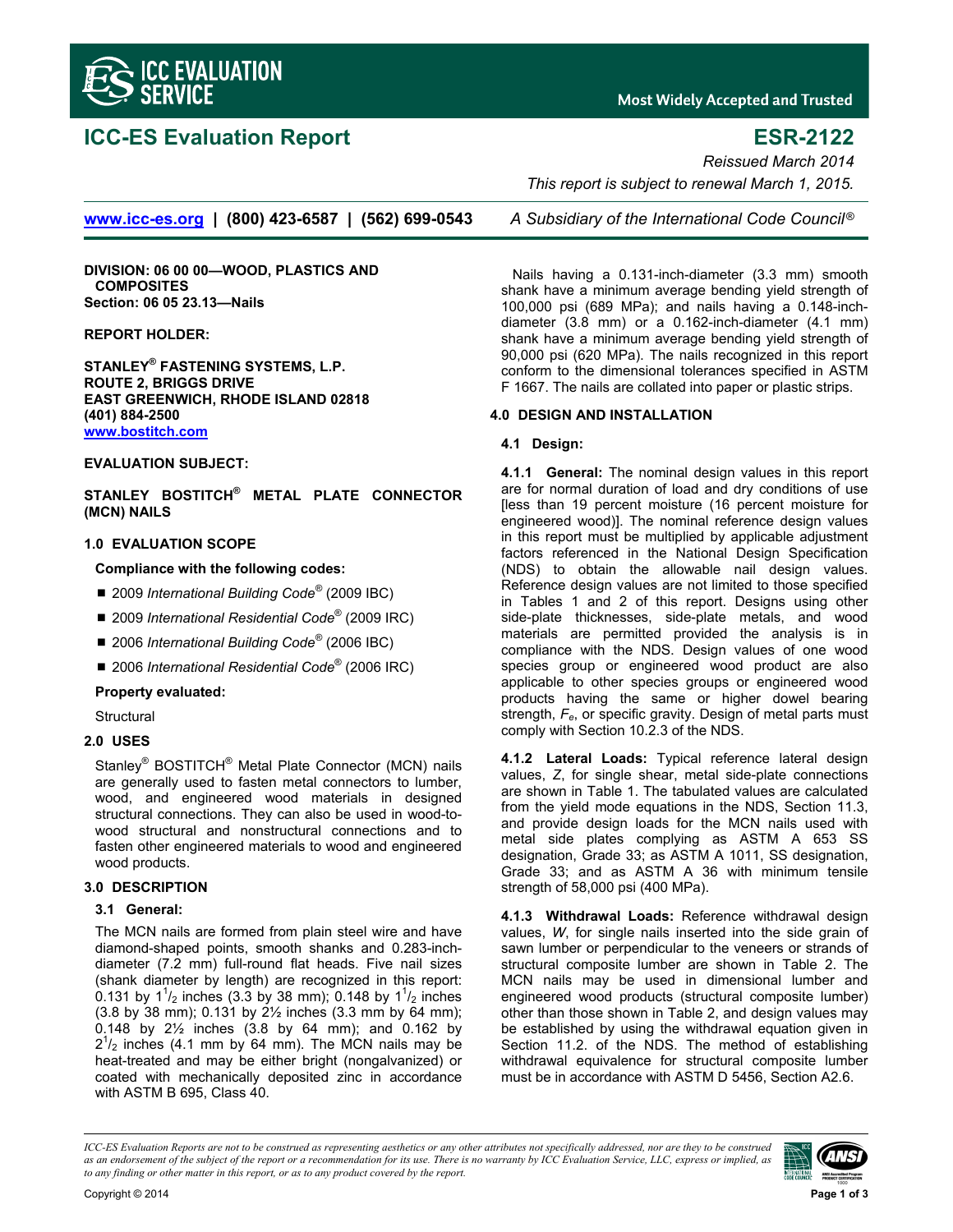#### **4.2 Installation:**

The nails must be installed with appropriate tools, such as Stanley<sup>®</sup> BOSTITCH<sup>®</sup> MCN nail tools or manual tools. Installation requirements must comply with the applicable code and the NDS.

#### **5.0 CONDITIONS OF USE**

The Stanley® BOSTITCH® Metal Plate Connector (MCN) Nails described in this report comply with, or are suitable alternatives to what is specified in, those codes listed in Section 1.0 of this report, subject to the following conditions:

- **5.1** The nails must be identified and installed in accordance with this report and the manufacturer's published installation instructions. If there is a conflict between this report and the manufacturer's published installation instructions, this report governs.
- **5.2** Fasteners used in chemically treated wood, such as preservative-treated or fire-retardant-treated wood, must comply with the requirements in Section 2304.9.5 of the 2009 and 2006 IBC or Section R317.3 of the 2009 IRC, or Section R319.3 of the 2006 IRC. Use of the MCN nails described in this report in chemically treated wood is beyond the scope of this report.

### **6.0 EVIDENCE SUBMITTED**

Data in accordance with the ICC-ES Acceptance Criteria for Nails and Spikes (AC116), dated October 2006.

#### **7.0 IDENTIFICATION**

The nails are packaged in cartons bearing labels with the manufacturer's name (Stanley Fastening Systems, L.P.); brand name (BOSTITCH); nail description (type, length, and shank diameter); minimum average bending yield strength,  $F_{yb}$ ; and the evaluation report number (ESR-2122).

The head of each nail is identified by one of the marks noted in Table 3, depending on nail size. Nongalvanized nails, and nails collated in plastic strips, are identified with Stanley Fastening Systems part numbers RH-MC13115-S, RH-MC14815-S, RH-MC13125-S, RH-MC14825-S, and RH-MC16225-S. Nails with a mechanically deposited zinc coating are identified with Stanley Fastening Systems part numbers RH-MC13115GAL-S, RH-MC14815GAL-S, RH-MC13125GAL-S, RH-MC14825GAL-S, and RH-MC16225GAL-S. When the nails are collated in paper tape, the RH prefix and the suffix S are replaced by a PT and 1M, respectively. Bulk products are labeled B15131-MC, B25131-MC, B15148-MC, B25148-MC and B25162-MC. Bulk galvanized product numbers include the designation G in the product number.

| TABLE 1-REFERENCE LATERAL DESIGN VALUES, $Z^{1,2}$ (pounds), FOR STANLEY    |
|-----------------------------------------------------------------------------|
| BOSTITCH METAL PLATE CONNECTOR (MCN) NAILS USED WITH METAL SIDE-PLATES $^3$ |

|                                                                              | SPECIES GROUP OF MAIN MEMBER (Specific Gravity <sup>4</sup> ) |                          |                        |  |  |  |
|------------------------------------------------------------------------------|---------------------------------------------------------------|--------------------------|------------------------|--|--|--|
| <b>NAIL SIZE (inches)</b>                                                    | Southern Pine (0.55)                                          | Douglas Fir-Larch (0.50) | Spruce-Pine-Fir (0.42) |  |  |  |
| ASTM A 653, SS designation, Grade 33, No. 10 Gage Side Plate                 |                                                               |                          |                        |  |  |  |
| $0.131 \times 1^{1/2}$ (or $2^{1/2}$ )                                       | 126                                                           | 117                      | 102                    |  |  |  |
| $0.148 \times 1^{1/2}$ (or $2^{1/2}$ )                                       | 149                                                           | 138                      | 120                    |  |  |  |
| $0.162 \times 2^{1/2}$                                                       | 172                                                           | 160                      | 139                    |  |  |  |
| ASTM A 653, SS Designation, Grade 33, No. 20 Gage Side Plate                 |                                                               |                          |                        |  |  |  |
| $0.131 \times 1^{1/2}$ (or $2^{1/2}$ )                                       | 102                                                           | 94                       | 81                     |  |  |  |
| $0.148 \times 1^{1/2}$ (or $2^{1/2}$ )                                       | 123                                                           | 114                      | 98                     |  |  |  |
| $0.162 \times 2^{1/2}$                                                       | 148                                                           | 136                      | 117                    |  |  |  |
| ASTM A 1011, SS Designation, Grade 33, No. 3 Gage and No. 7 Gage Side Plates |                                                               |                          |                        |  |  |  |
| $0.131 \times 1^{1/2}$ (or $2^{1/2}$ )                                       | 144                                                           | 133                      | 114                    |  |  |  |
| $0.148 \times 1^{1/2}$ (or $2^{1/2}$ )                                       | 175                                                           | 161                      | 138                    |  |  |  |
| $0.162 \times 2^{1/2}$                                                       | 204                                                           | 188                      | 165                    |  |  |  |
| ASTM A 36, No. 3 Gage Side Plate                                             |                                                               |                          |                        |  |  |  |
| $0.131 \times 1^{1/2}$ (or $2^{1/2}$ )                                       | 146                                                           | 134                      | 114                    |  |  |  |
| $0.148 \times 1^{1/2}$ (or $2^{1/2}$ )                                       | 176                                                           | 162                      | 138                    |  |  |  |
| $0.162 \times 2^{1/2}$                                                       | 211                                                           | 194                      | 170                    |  |  |  |

For **SI:** 1 lbf = 4.45 N, 1 inch = 25.4 mm, 1 psi = 6.89 kPa.

<sup>1</sup> Lateral design values are for normal loads and must be multiplied by all applicable adjustment factors in the NDS.<br><sup>2</sup> eterni design values are based an:  $F = 100,000$  psi (690 MDs) for 0.0121 insb diameter (2.4 mm) ps

<sup>2</sup>Lateral design values are based on:  $F_{\nu b}$  = 100,000 psi (689 MPa) for 0.0131-inch-diameter (3.4 mm) nails;  $F_{\nu b}$  = 90,000 psi (620 MPa) for 0.148-inch-diameter (3.8 mm) nails and 0.162-inch-diameter (4.1 mm) nails.

3 Base-metal thickness for No. 3 gage is 0.2391 inch (6.1 mm); base-metal thickness for No. 7 gage is 0.1793 inch (4.55 mm); base-metal thickness for No. 10 gage is 0.1345 inch (3.4 mm); base-metal thickness for No. 20 gage is 0.0358 inch (0.91 mm); dowel bearing capacity (*Fes*) for ASTM A 653, Grade 33 (Nos. 10 and No. 20 gage), is 61,850 psi (426 MPa); dowel bearing strength for ASTM A 1011, SS designation, Grade 33, No. 7 gage is 71,500 psi (493 MPa); dowel bearing capacity of ASTM A 36, No. 3 gage is 87,000 psi (599 MPa). Capacities of other configurations may be determined with appropriate engineering calculation using NDS Section 11. 4

Assigned specific gravity of sawn lumber per the NDS or equivalent specific gravity for structural composite lumber as determined by ASTM D 5456.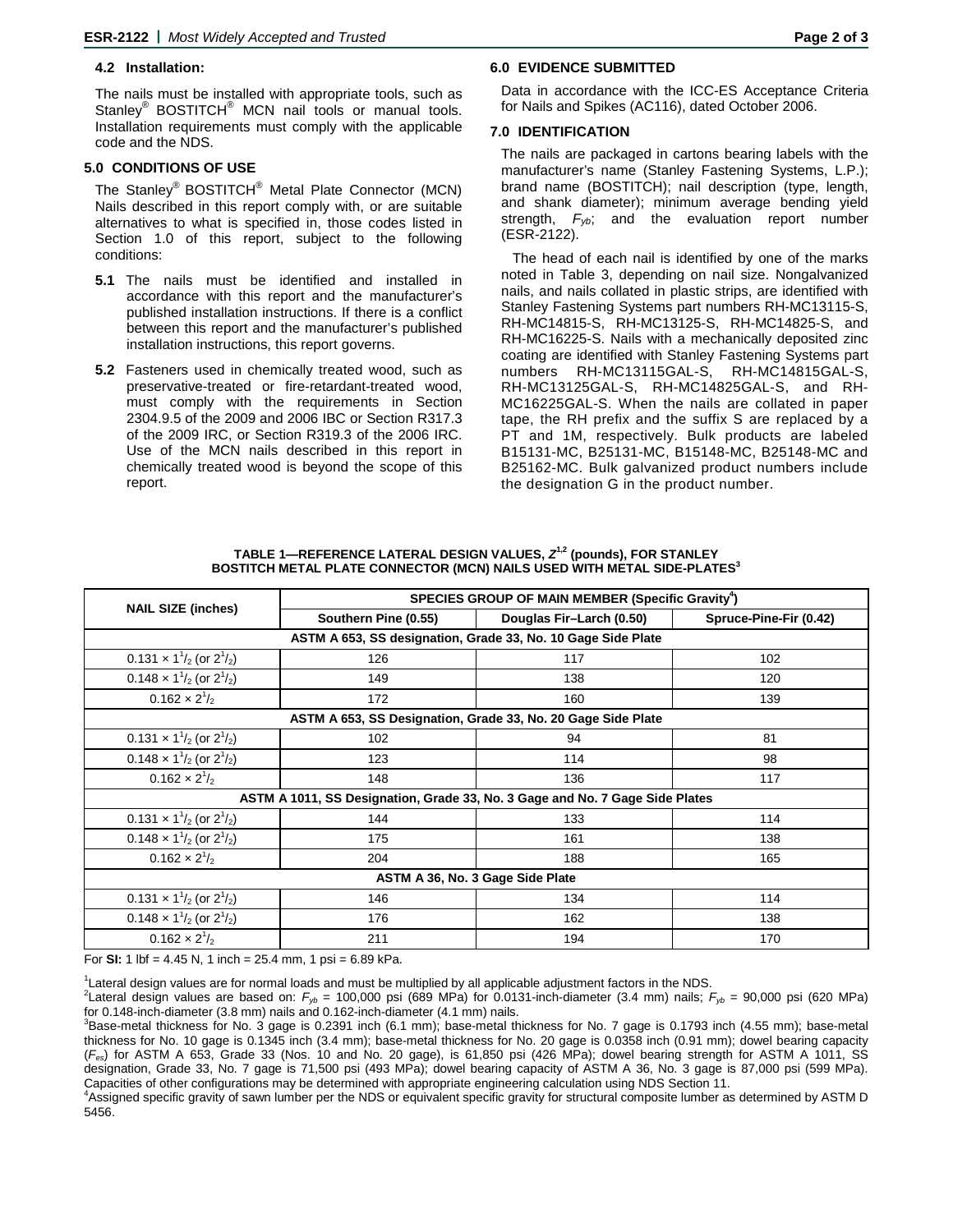#### TABLE 2—REFERENCE WITHDRAWAL DESIGN LOADS,  $W^{1,2}$  (pounds per inch of penetration), **FOR STANLEY BOSTITCH METAL PLATE CONNECTOR (MCN) NAILS**

| <b>WOOD SPECIES GROUP</b> | <b>SPECIFIC GRAVITY<sup>3</sup></b> | <b>MCN NAIL SHANK DIAMETER (inch)</b> |       |       |
|---------------------------|-------------------------------------|---------------------------------------|-------|-------|
|                           |                                     | 0.131                                 | 0.148 | 0.162 |
| Southern pine             | 0.55                                |                                       | 46    | 50    |
| Douglas fir-larch         | 0.50                                | 32                                    | 36    | 40    |
| Spruce-pine-fir           | 0.42                                | 21                                    | 23    | 26    |

For **SI:** 1 pound = 4.45 N, 1 inch = 25.4 mm.

<sup>1</sup>Tabulated withdrawal design loads are per inch of penetration into side grain of the main member.<br><sup>2</sup>Nexmal duration of load Values may be adjusted for duration of load as preseribed in the epplicabl

 $^{2}$ Normal duration of load. Values may be adjusted for duration of load as prescribed in the applicable code.

<sup>3</sup>Assigned specific gravity of sawn lumber per the NDS or equivalent specific gravity for structural composite lumber as determined by ASTM D 5456.

#### **TABLE 3—NAIL HEAD MARKINGS FOR STANLEY BOSTITCH METAL PLATE CONNECTOR (MCN) NAILS**

| <b>HEAD IDENTIFICATION</b> | <b>NAIL SIZE (inches)</b> |
|----------------------------|---------------------------|
| <b>B1</b>                  | $0.131 \times 1^{1}/_{2}$ |
| B <sub>2</sub>             | $0.131 \times 2^{1/2}$    |
| B <sub>3</sub>             | $0.148 \times 1^{1/2}$    |
| <b>B4</b>                  | $0.148 \times 2^{1/2}$    |
| B <sub>5</sub>             | $0.162 \times 2^{1/2}$    |

For **SI:** 1 inch = 25.4 mm.